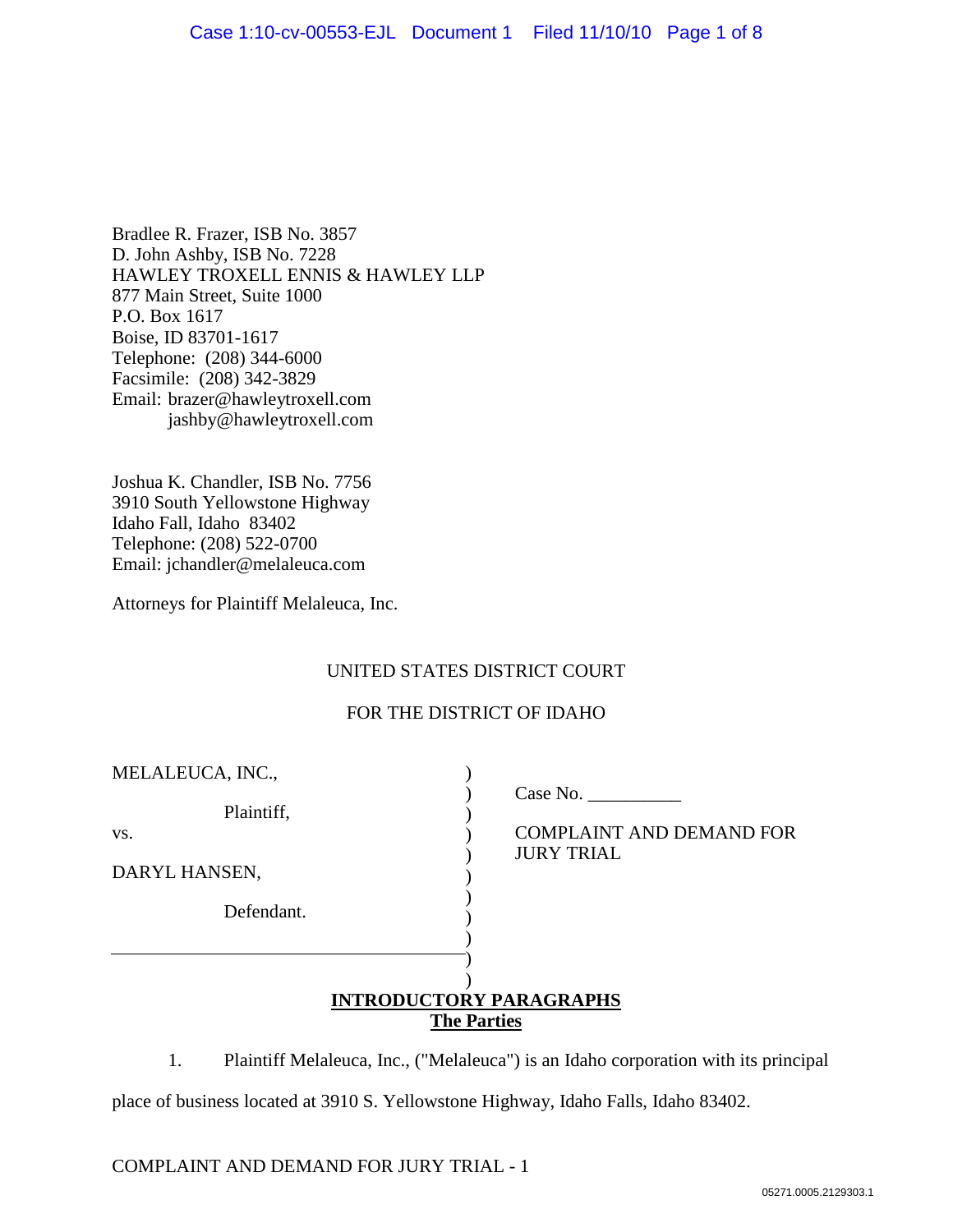2. Defendant Daryl Hansen is an individual and a resident of the state of California.

3. Defendants Hansen and Belova (collectively "Defendants"), at all relevant times, have been married.

4. Non-Party IP Applications, Inc. ("IP Applications") owns certain servers and other equipment discussed below. IP Applications has assigned all of its rights, title, and interest in any claims, demands, and cause or causes of action of any kind whatsoever that IP Applications has that arise, result from, or otherwise relate to the Defendant's actions in the sending of unsolicited commercial email to email accounts sold by Melaleuca to the general public for which IP Applications provides services and equipment.

### **Jurisdiction and Venue**

5. This Court has subject matter jurisdiction over the claims set forth in this Complaint pursuant to the CAN-SPAM Act of 2003, 15 U.S.C. § 7701, *et seq.;* 28 U.S.C. § 1331; 28 U.S.C. 1332; and the doctrine of pendant jurisdiction.

6. Venue is proper in the United States District Court for District of Idaho pursuant to 28 U.S.C. § 1391(b) because both a substantial part of the property that is the subject of Plaintiff's claims is situated in, and because a substantial part of the events giving rise to the claims occurred within, this judicial district. At all relevant times herein, Plaintiff provided Internet access service within the meaning of 15 U.S.C. § 7702(11). Plaintiff's Internet services provided, among other things, electronic mail connectivity and access to residents of the state of Idaho and others through the domain name iglide.net. Certain equipment used to provide electronic mail connectivity is owned by IP Applications.

7. This Court has jurisdiction over the person of Defendant by virtue of the fact Defendant directed electronic mail communications to residents of this judicial district, which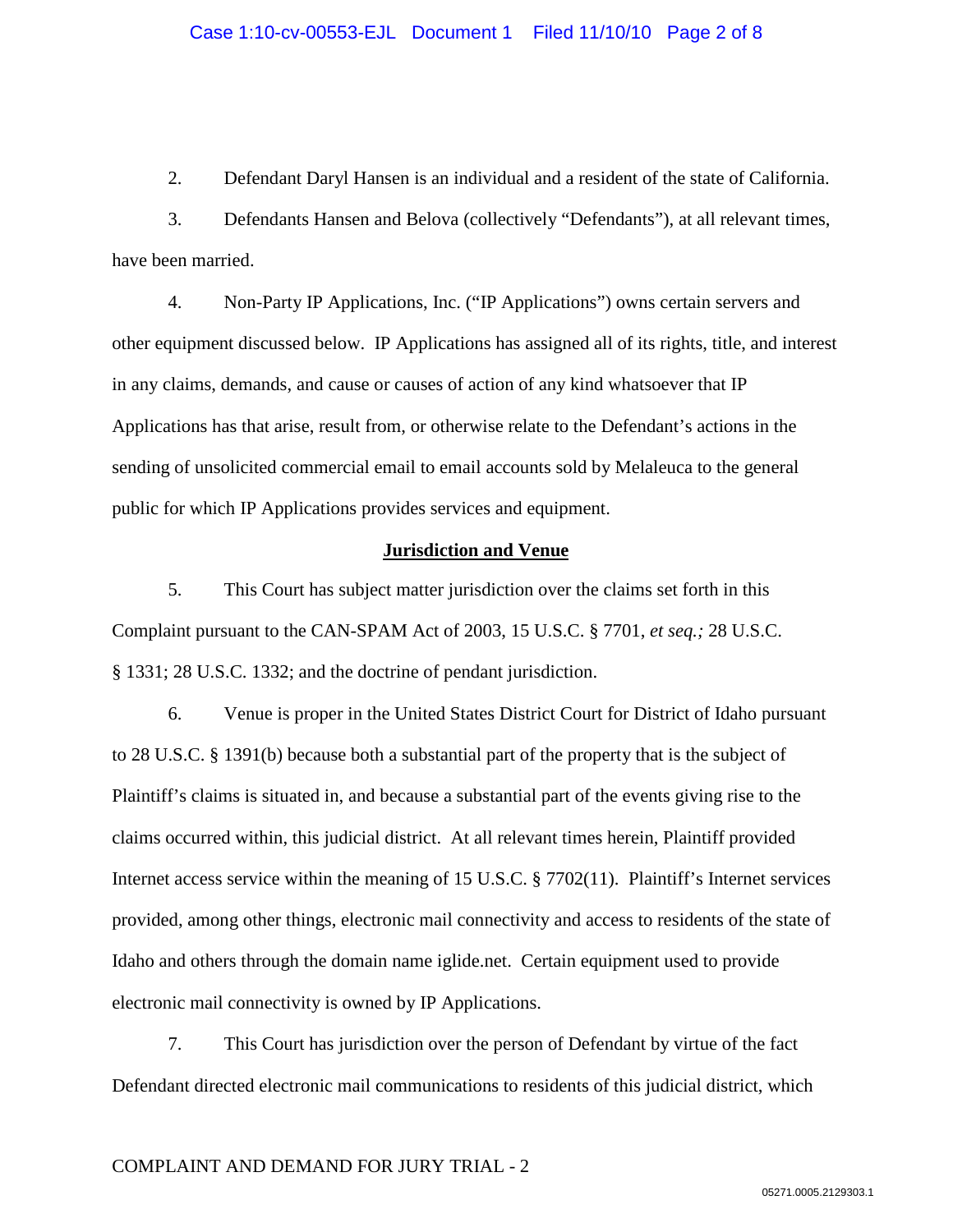communications were routed through Plaintiff's servers causing injury to Plaintiff within this judicial district. Defendant also knowingly and willfully sent at least one electronic mail to an address using the iglide.net mail domain, which domain is owned by the Plaintiff.

## **COUNT ONE VIOLATION OF THE CAN-SPAM ACT OF 2003**

8. Plaintiff restates and re-avers Paragraphs 1 through 7 of this Complaint as Paragraph 8 of Count One of this Complaint.

9. From, on, and after March 6, 2007, on information and belief, Defendant knowingly and willfully acted in concert to initiate the transmission, to a protected computer, of a commercial electronic mail message, or a transactional or relationship message, that contained, or was accompanied by, header information that was materially false or materially misleading, in violation of 15 U.S.C. § 7704(a)(1).

10. On information and belief, Defendant knowingly and willfully engaged in the pattern or practice of initiating the transmission to a protected computer of commercial electronic mail messages, while knowing that the electronic mail addresses of the recipients were obtained using address harvesting and dictionary attacks in violation of 15 U.S.C. § 7704(b).

11. From, on, and after March 6, 2007, on information and belief, Defendant knowingly and willfully engaged in a pattern or practice of initiating the transmission to a protected computer of a commercial electronic mail message when Defendant had actual knowledge, or knowledge fairly implied on the basis of objective circumstances, that a subject heading of the message would be likely to mislead a recipient, acting reasonably under the circumstances, about a material fact regarding the contents or subject matter of the message, in violation of 15 U.S.C. § 7704(a)(2).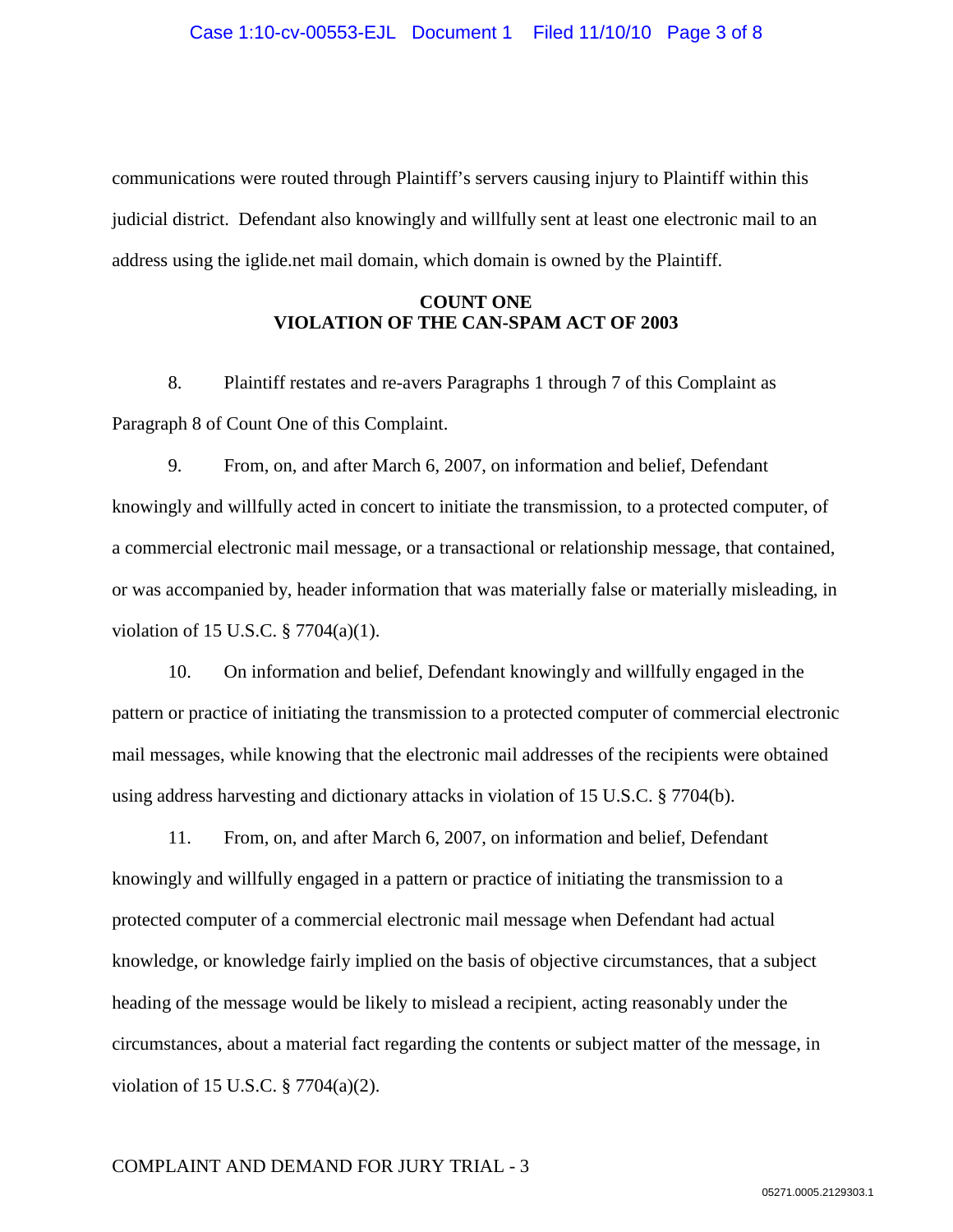12. From, on, and after March 6, 2007, on information and belief, Defendant knowingly and willfully engaged in a pattern or practice of initiating the transmission to a protected computer of a commercial electronic mail message that did not contain a functioning return electronic mail address or other Internet-based mechanism, clearly and conspicuously displayed, that (i) a recipient may have used to submit, in a manner specified in the message, a reply electronic mail message or other form of Internet-based communication requesting not to receive future commercial electronic mail messages from that sender at the electronic mail address where the message was received; and (ii) remained capable of receiving such messages or communications for no less than 30 days after the transmission of the original message, in violation of 15 U.S.C. § 7704(a)(3).

13. Defendant also knowingly and willfully sent at least one electronic mail to Plaintiff's mail server that did not provide clear and conspicuous identification that the message therein was an advertisement or solicitation, all in violation of 15 U.S.C. § 7704(a)(5)(A)(i).

14. Defendant also knowingly and willfully sent at least one electronic mail to Plaintiff's mail server that did not contain a notice of the opportunity to decline to receive further electronic mail from Defendant, all in violation of 15 U.S.C. § 7704(a)(5)(A)(ii).

15. Defendant also knowingly and willfully sent at least one electronic mail to Plaintiff's iglide.net mail server that did not contain a valid physical postal address of the sender, all in violation of 15 U.S.C.  $\S 7704(a)(5)(A)(iii)$ .

16. As a direct and proximate result of Defendant' unlawful conduct, Plaintiff has been damaged and is entitled to damages for the actual monetary losses it incurred or, in the alternative, statutory damages for each violation, as set forth in 15 U.S.C. § 7706(g)(3), which damages exceed \$75,000.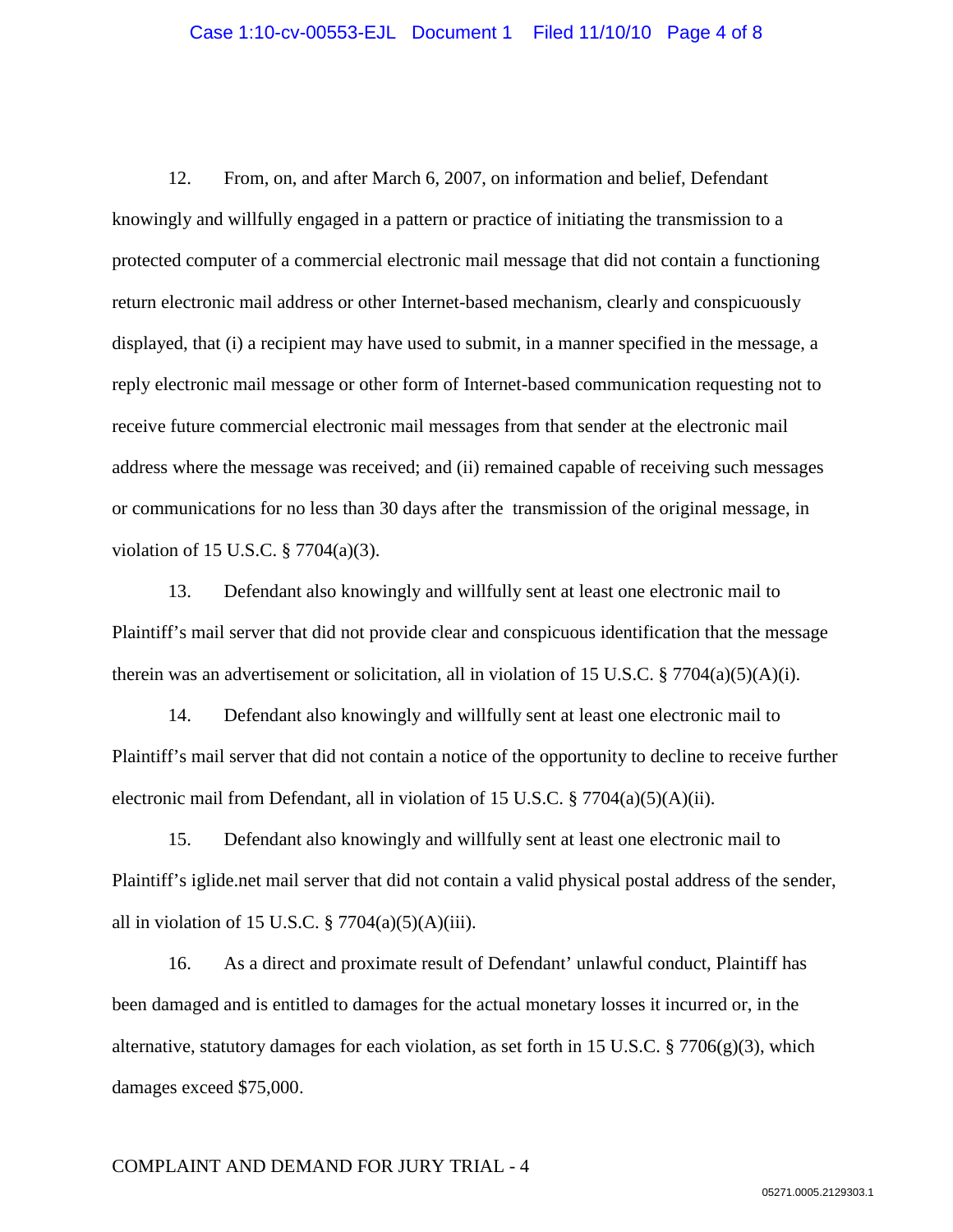## **COUNT TWO VIOLATION OF THE IDAHO CONSUMER PROTECTION ACT**

17. Plaintiff restates and re-avers Paragraphs 1 through 16 of this Complaint as Paragraph 16 of Count Two of the Complaint.

18. From on and after March 6, 2007, Plaintiff received at least one bulk electronic mail advertisement that was knowingly and willfully directed to Plaintiff by Defendant that did not provide a readily identifiable electronic mail address to which the recipient could send a request to decline such mail, all in violation of Idaho Code § 48-603E(2).

19. On at least one occasion, Plaintiff also received bulk electronic mail advertisements sent to Plaintiff by Defendant when Defendant knew or had reason to know that the bulk electronic mail advertisements either (a) used the name of a fictitious name of a third party in the return address field without the permission of the third party; or (b) misrepresented any information in identifying the point of origin of the transmission path of the bulk electronic mail advertisement; or (c) failed to contain information identifying the point of origin of the transmission path of the bulk electronic mail advertisement, all in violation of Idaho Code § 48- 603E(3).

20. As a direct and proximate result of Defendant's unlawful conduct as complained of in this Count Two, Plaintiff has suffered damages in an amount to be determined at trial, but which exceed \$75,000.

### **COUNT THREE MISAPPROPRIATION OF TRADE SECRETS**

21. Plaintiff restates and re-avers Paragraphs 1 through 20 of this Complaint as Paragraph 21 of Count Three of the Complaint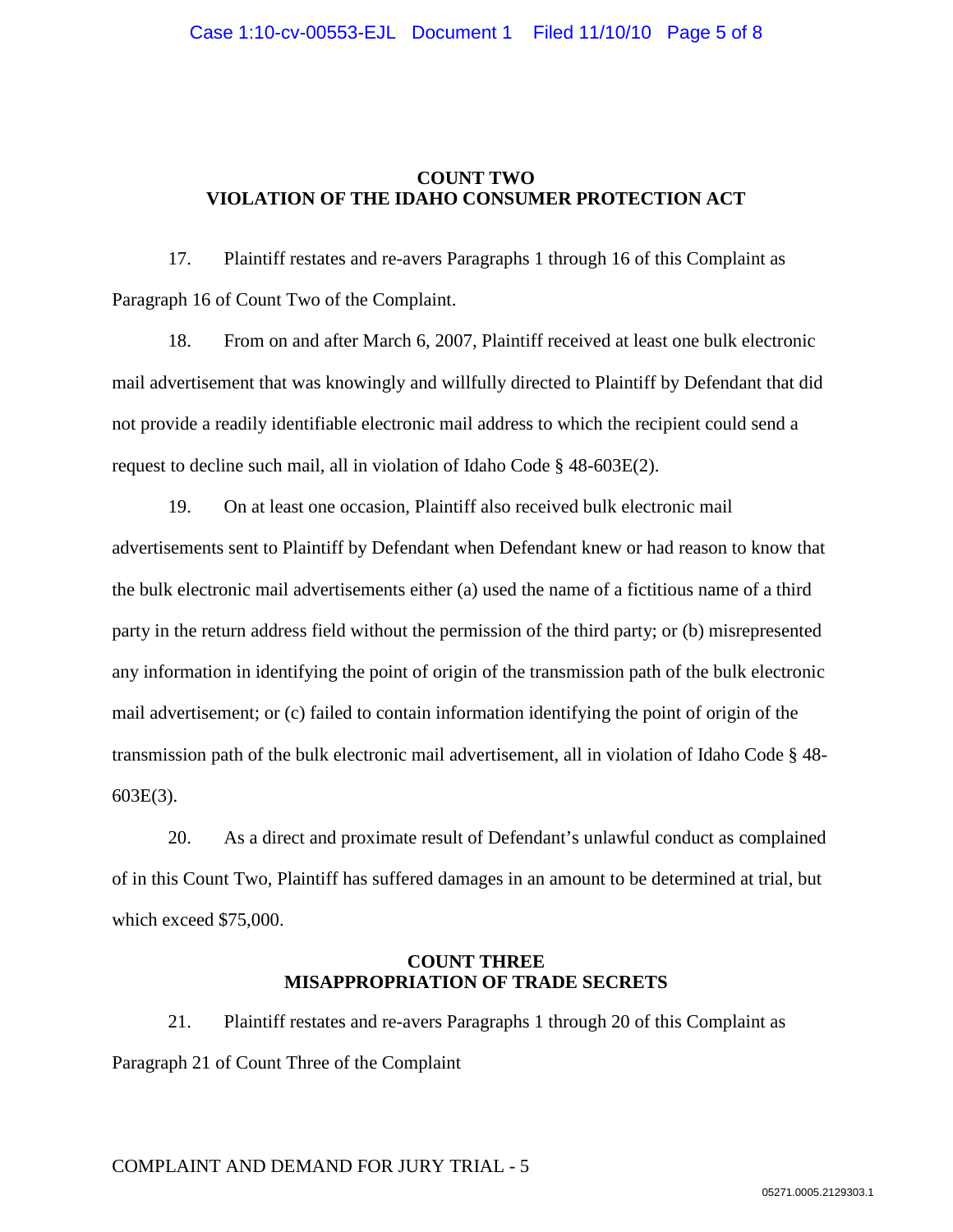22. Upon information and belief, Defendant has been provided information by Ariana Reed-Hager and/or other Melaleuca independent marketing executives that is confidential trade secret information protected by the Idaho Trade Secrets Act, Idaho Code §§ 48-801, *et seq.*

23. Defendant Hansen has misappropriated and improperly used said information in violation of Idaho Code § 48-801(2)(b)(B).

24. As a direct and proximate result of Defendant's unlawful conduct as complained of in this Count Three, Plaintiff has suffered damages in an amount to be proven at trial, but which exceed \$75,000.

### **COUNT FOUR TORTIOUS INTERFERENCE WITH CONTRACT**

25. Plaintiff restates and re-avers Paragraphs 1 through 26 of this Complaint as Paragraph 27 of Count Four of the Complaint.

26. Defendant is aware that Melaleuca has contracts in place with its independent marketing executives, including without limitation Ariana Reed-Hager.

27. Defendant nevertheless sought to intentionally induce marketing executives to leave Melaleuca, to join with or assist such marketing executives in a competing business, and/or to recruit Melaleuca customers and marketing executives to the competing business, in breach of the marketing executives' agreements with Melaleuca.

28. Defendant used Plaintiff's confidential information to assist in the recruitment of Melaleuca customers.

29. Defendant further violated federal and state "anti-spam" laws (as set forth in Counts One and Two) as part of his efforts to recruit Melaleuca customers and independent marketing executives.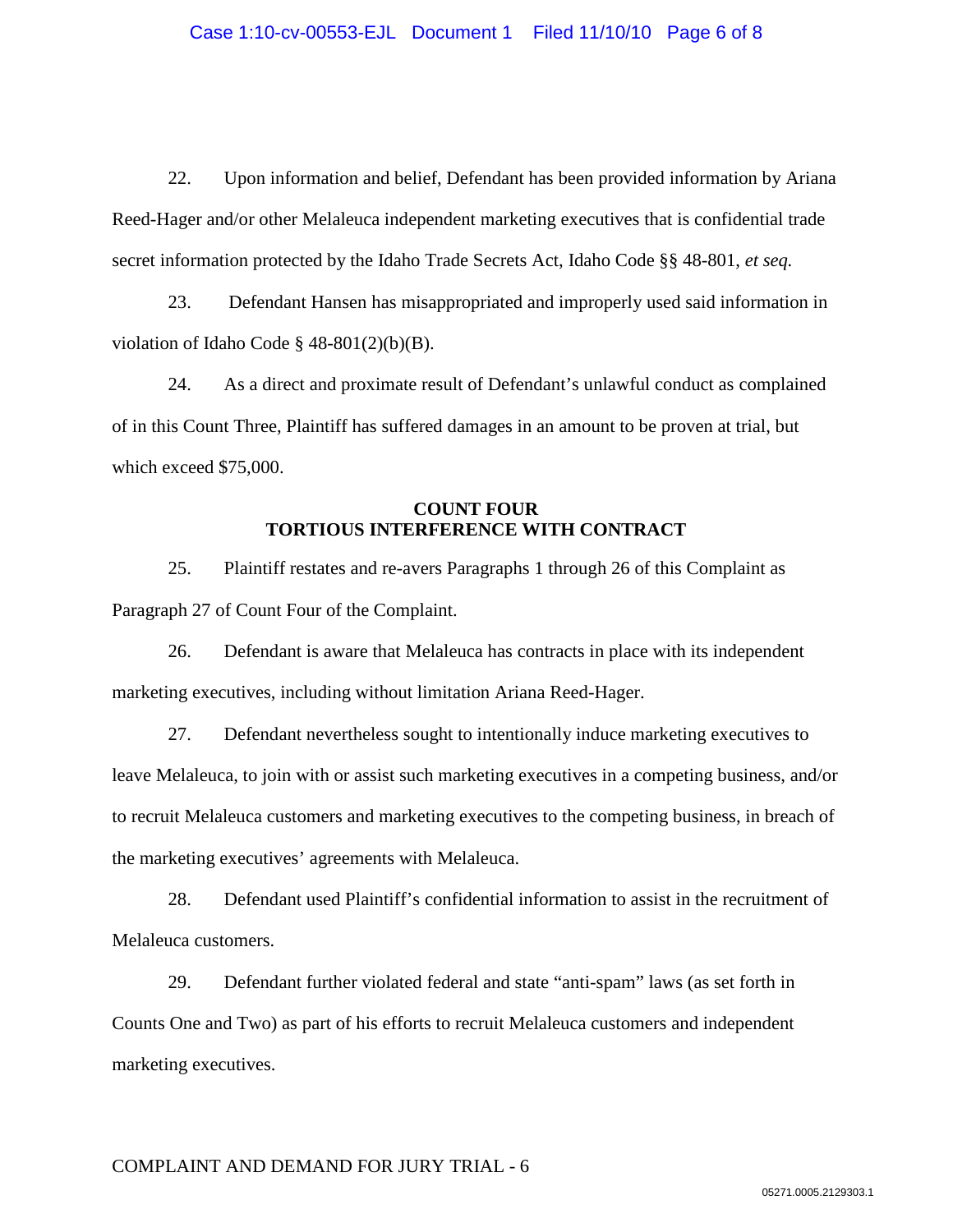30. Upon information and belief, Defendant's efforts resulted in the breach, by one or more independent marketing executives, of their agreements with Melaleuca.

31. As a direct and proximate result of Defendant's unlawful actions as alleged in this Count Four, Plaintiff has suffered damages in an amount to be proven at trial, but which exceed \$75,000.

#### **PRAYER FOR RELIEF AND DEMAND FOR JURY TRIAL**

Wherefore, Plaintiff prays for the following relief:

1. For actual monetary damages according to proof on all Counts, or in the alternative, for statutory damages pursuant to 15 U.S.C. § 7706 $(g)(3)$  on Count One and pursuant to Idaho Code § 48-603E(4) on Count Two;

2. For aggravated damages under 15 U.S.C. § 7706(g)(3)(C) of up to three times the amount above awarded for the federal law claims for those violations committed by the Defendant willfully and knowingly;

3. For a preliminary and permanent injunction, pursuant to 15 U.S.C.  $\S 7706(g)(1)(A)$ , barring the Defendant from violating the CAN-SPAM Act of 2003; for an injunction barring further violations of the Idaho Consumer Protection Act and the Idaho Trade Secrets Act; and for an injunction barring the Defendant from tortiously interfering with Plaintiff's contractual relationships;

4. For its reasonable attorneys' fees and costs pursuant to 15 U.S.C. § 7706(g)(4) and relevant provisions of Idaho law. In the event that Defendant defaults, a reasonable award of attorney's fees is \$5,000; and

5. For further relief as the Court deems just and proper.